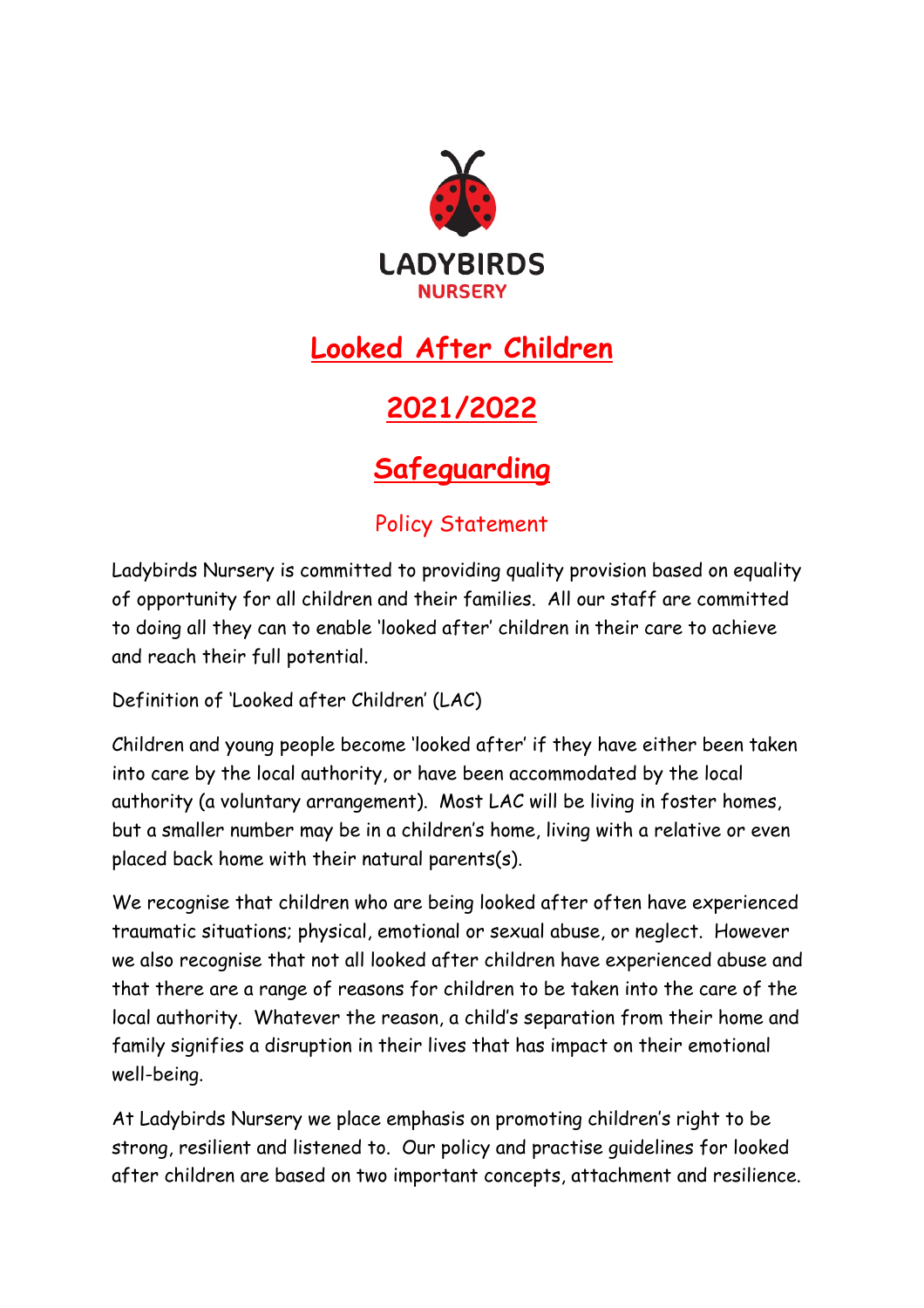The basis of this is to promote secure attachments in children's lives as the basis for resilience. These aspects of well-being underpin the child's responsiveness to learning and are the basis in developing positive dispositions for learning. For young children to get the most out of educational opportunities the need to be settled enough with their carer to be able to cope with further separation, a new environment and new expectations made upon them.

### Principles

The term 'looked after child' denoted a child's current legal status; this term is never used to categorise a child as standing out from others. We do not refer to such a child using acronyms such as Looked after Child.

### Procedures

- The designated people for looked after children are the designated safeguarding officers.
- Every child is allocated a key person and this is no different for a looked after child. The designated person ensures the key person has the information, support and training necessary to meet the child's needs.
- **AD** Indian The designated person and the key person liaise with agencies, professionals and practitioners involved with the child and his or her family and ensure appropriate information is gained and shared.

#### **The designated person will still liase with all other professionals** but over the telephone or e-mail and not face to face.

**The nursery recognises the role of the local authority social** care department as the child's 'corporate parent' and the key agency in determining what takes place with the child. Nothing changes especially with regard to the birth parents or foster carer's role in relation to the nursery without prior discussion and agreement with the social worker.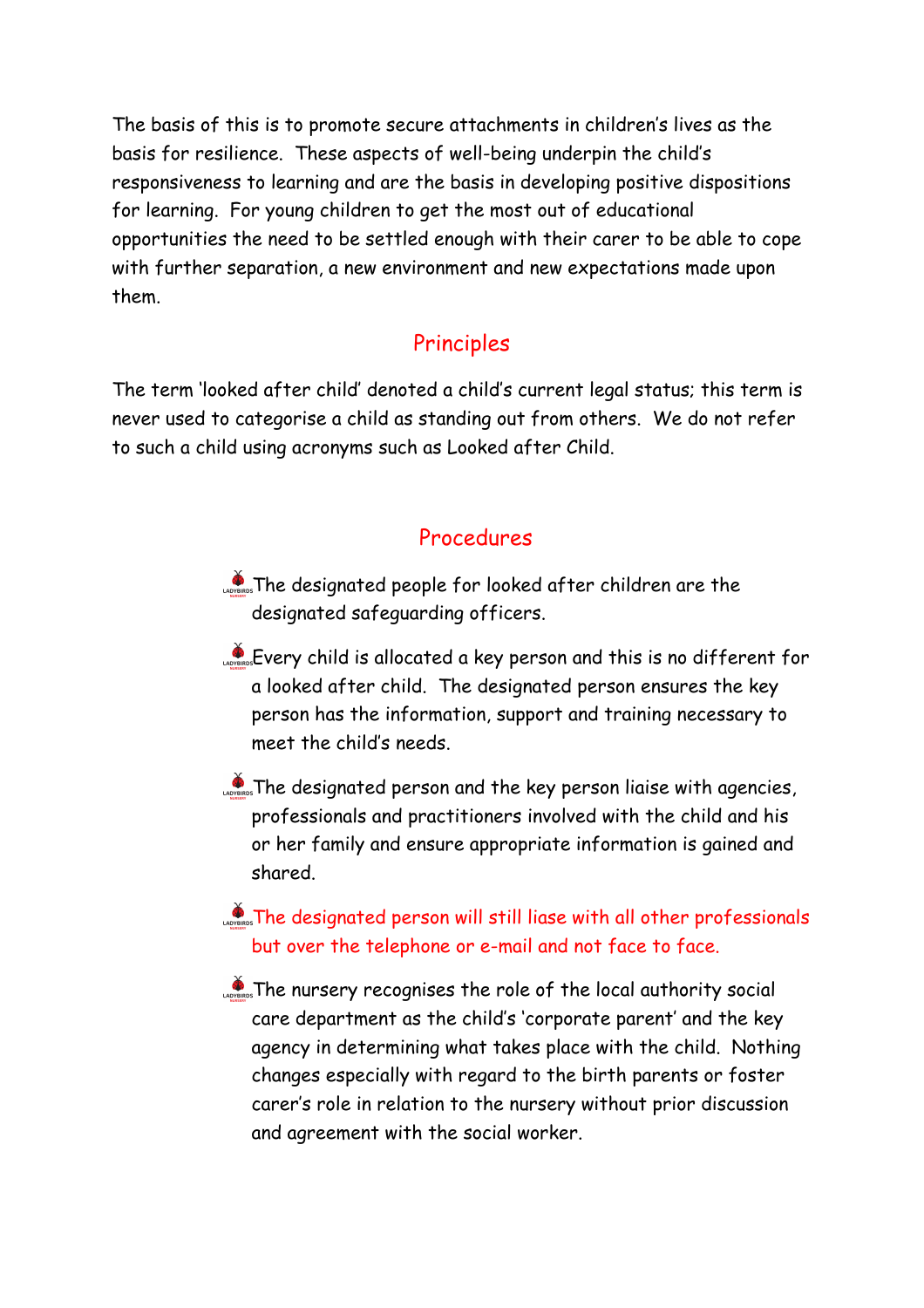- At the start of a placement there is a professionals meeting that will determine the objectives of the placement and draw up a care plan that incorporates and the child's learning needs. This plan will be reviewed at intervals arranged by all parties. (The care plan is incorporated with the core group and other professional meetings)
- The care plan needs to consider issues for the child as, the child's emotional needs and how they are to be met, how any emotional issues and problems that effect behaviour are to be managed, the child's sense of self, culture, language/s and identity – how this is to be supported, the child's need for sociability and friendship, the child's interests and abilities and possible learning journey pathway, and how any special needs will be supported.
- In addition, the care plan will also consider how information will be shared with the foster carer and local authority (as the corporate parent) as well as what information is shared with whom and how it will be recorded and stored. What contact the child has with his/her birth parent(s) and what arrangements will be made for contact, what written reporting is required, wherever possible, and when the plan is for the child to return home to his/her birth parent(s) who should be involved.
- **The settling in process for the child should be the same as for** any other child, with the foster carer taking the place of the parent, unless otherwise agreed. It is even more important that the key worker makes a strong connection with the child in order to make a gradual separation from the foster carer. This process may take longer in some cases, so time needs to be allowed for it to take place without causing further distress or anxiety to the child.

 $\mathcal{L}_{\text{obs}}$  In the first two weeks of settling in the observations will be focused on the child's well-being, sociability and the ability to manage their feeling with or without support.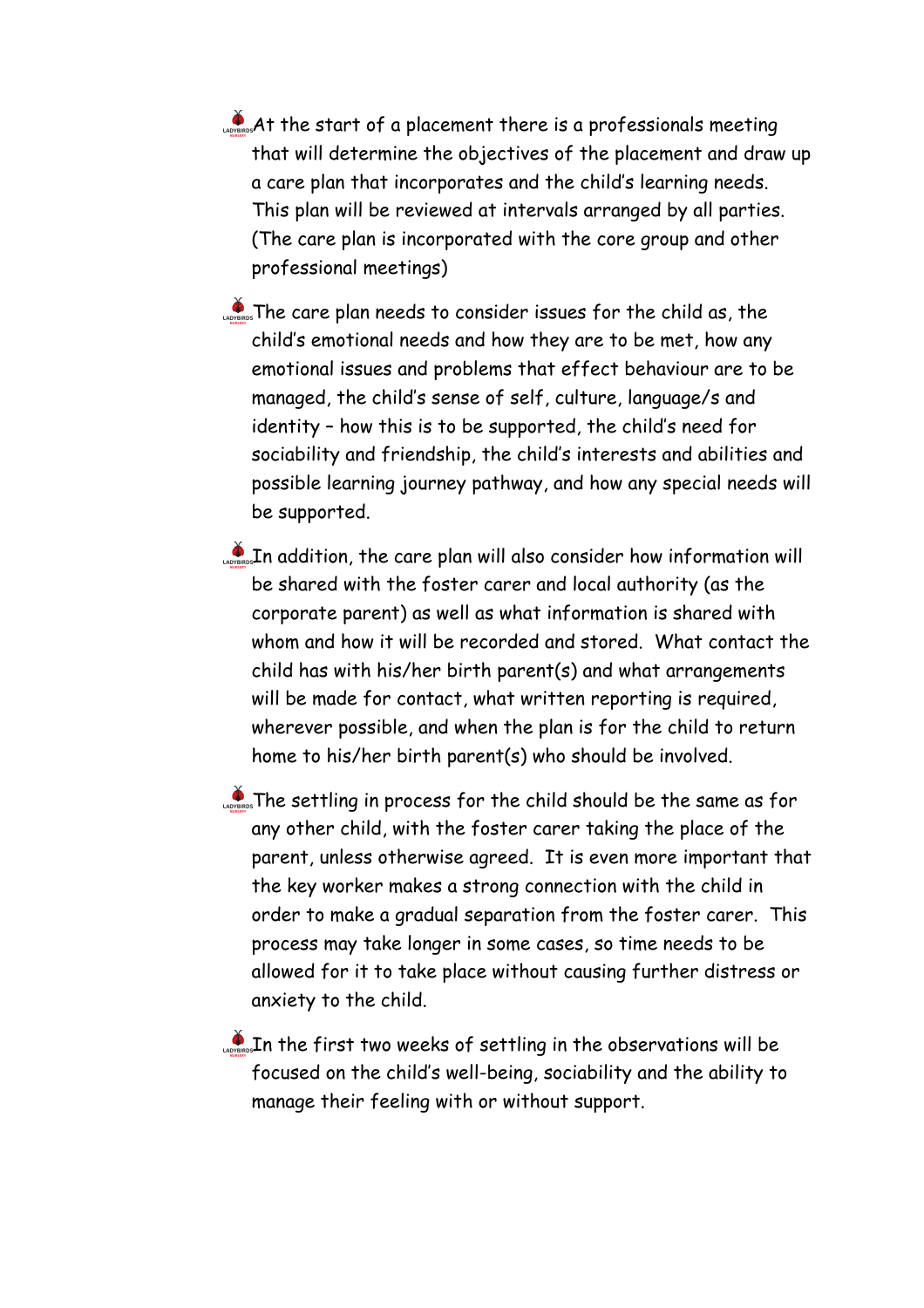- **AD**<sub>cavenes</sub> Further observations about communication, interests and abilities will be noted to firm a picture of the whole child in relation to the EYFS.
- Any concerns about the child will be noted and discussed with the child's foster carer.
- $\sum_{n=1}^{\infty}$  If the concerns are about the foster carer's treatment of the child, or if abuse is suspected, the normal channels of our safeguarding referral procedures will be followed.
- Regular contact with the child's social worker will be maintained through planned meetings that will include the foster carer.
- Transition to school will be handled sensitively and the designated person and or the child's key person will liaise with the school, passing on relevant information and documentation with the agreement of the looked after child's birth parent(s).
- All meetings, conference reviews and core group meeting will be attended.
- Meetings will no longer be face to face in groups for the time being, but nursery will attend any 'zoom' or alternative virtual meeting that is required.

Issue Date January 2016

Date to be Reviewed January 2017

Date Reviewed May 2017

Date to be Reviewed May 2018

Review Date May 2018

Date to be Reviewed May 2019

Date Reviewed April 2019

Date to be reviewed April 2020

Date reviewed June 2020